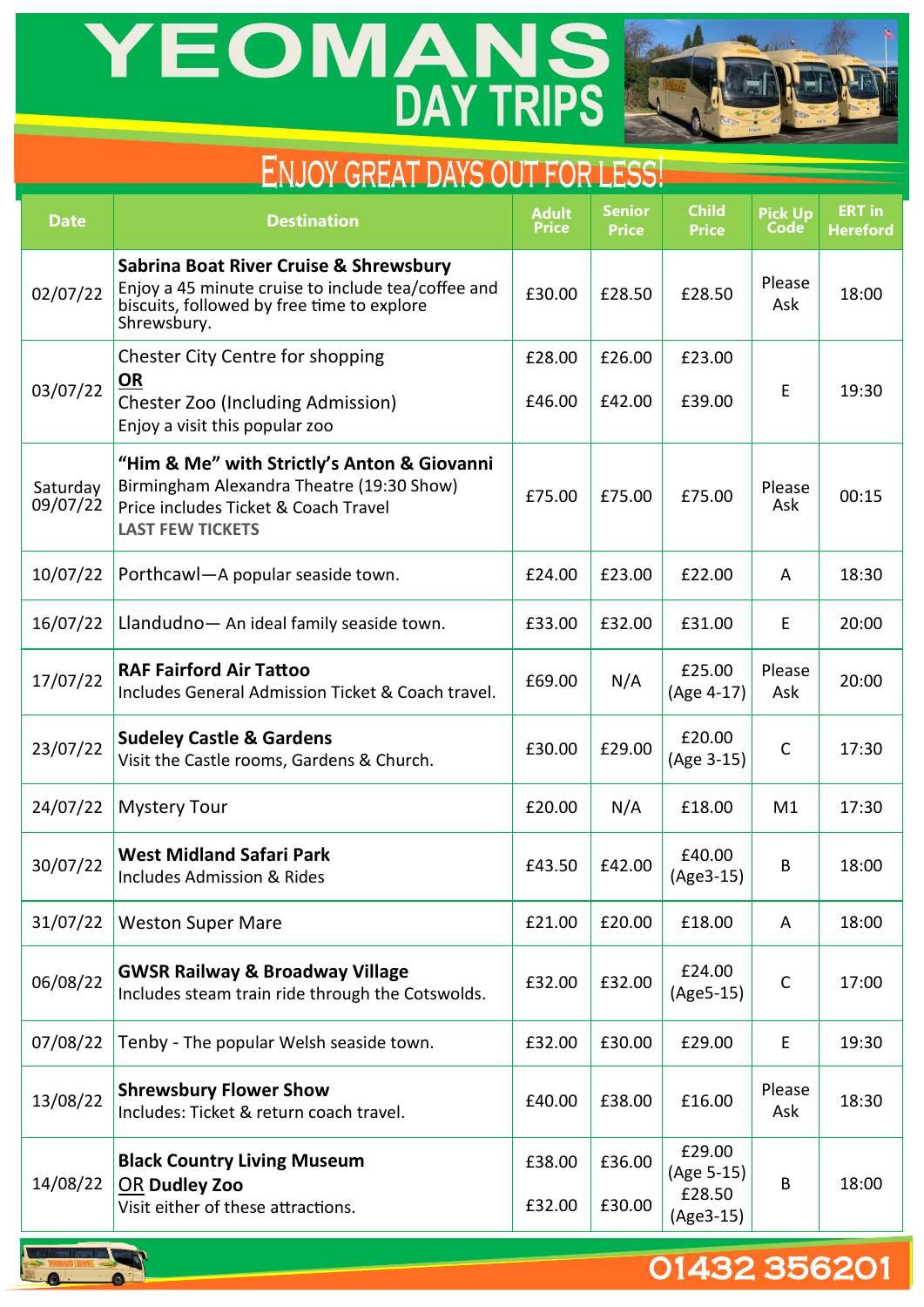| <b>Date</b>           | <b>Destination</b>                                                                                                                                                                                          | <b>Adult</b><br><b>Price</b> | <b>Senior</b><br><b>Price</b> | <b>Child</b><br><b>Price</b> | <b>Pick Up</b><br>Code | <b>ERT in</b><br><b>Hereford</b> |
|-----------------------|-------------------------------------------------------------------------------------------------------------------------------------------------------------------------------------------------------------|------------------------------|-------------------------------|------------------------------|------------------------|----------------------------------|
| Wednesday<br>17/08/22 | <b>Superbloom at the Tower of London</b><br>Celebrate Her Majesty's Platinum Jubilee at this<br>unique event in London.<br>Price includes entry to the Superbloom & Tower<br>of London                      | £69.00                       | £62.50                        | N/A                          | Please<br>Ask          | 22:00                            |
| 20/08/22              | <b>Llangollen Canal Boat Cruise</b><br>Includes a Ploughman's Lunch.                                                                                                                                        | £48.00                       | £48.00                        | £46.00                       | A                      | 18.30                            |
| 21/08/22              | <b>Barry Island</b>                                                                                                                                                                                         | £21.00                       | £20.00                        | £18.00                       | A                      | 18:00                            |
| 28/08/22              | <b>Mystery Tour</b>                                                                                                                                                                                         | £20.00                       | N/A                           | £18.00                       | M <sub>2</sub>         | 17:30                            |
| 29/08/22              | <b>Cadbury World</b><br>Includes: Admission and a self guided tour.                                                                                                                                         | £32.00                       | £32.00                        | £28.00<br>(Age 4-15)         | $\mathsf{C}$           | 17:30                            |
| 03/09/22              | <b>Weston Super Mare</b>                                                                                                                                                                                    | £21.00                       | £20.00                        | £18.00                       | A                      | 18:00                            |
| 04/09/22              | <b>Trentham Gardens &amp; Shopping Outlet</b><br>A popular attraction for our clients.                                                                                                                      | £30.00                       | £29.00                        | £28.00                       | E                      | 19:30                            |
| 10/09/22              | Aberystwyth                                                                                                                                                                                                 | £27.50                       | £26.00                        | £25.00                       | $B^*$                  | 20:00                            |
| 11/09/22              | <b>Birmingham International Tattoo</b><br>Birmingham Resorts World Arena<br>Includes: Show ticket & return coach travel.                                                                                    | £49.00                       | £47.00                        | £47.00<br>(Age 2-16)         | Please<br>Ask          | 19:30                            |
| 17/09/22              | <b>Brecon Mountain Railway &amp; Penderyn Whiskey</b><br><b>Distillery</b><br>Includes: train journey & Whiskey tour & tasting.                                                                             | £46.00                       | £44.50                        | N/A                          | A                      | 18:00                            |
| 18/09/22              | <b>Gloucester Quays - Shopping Outlet</b><br>OR Slimbridge Wetlands Centre (Inc Admission)                                                                                                                  | £12.00<br>£27.00             | £12.00<br>£25.00              | £10.00<br>£22.00             | A                      | 17:00                            |
| 24/09/22              | Wellesbourne Market A large outdoor Market<br>& Stratford Upon Avon<br>After approx. 1.30 -2 hours at Wellesbourne Market<br>dependant on the weather, we make the short journey to<br>Stratford upon Avon. | £23.00                       | £22.00                        | £21.00                       | $\mathsf{C}$           | 18:30                            |
| 25/09/22              | <b>Mystery Tour</b>                                                                                                                                                                                         | £20.00                       | N/A                           | £18.00                       | M1                     | 17:30                            |

01432 356201

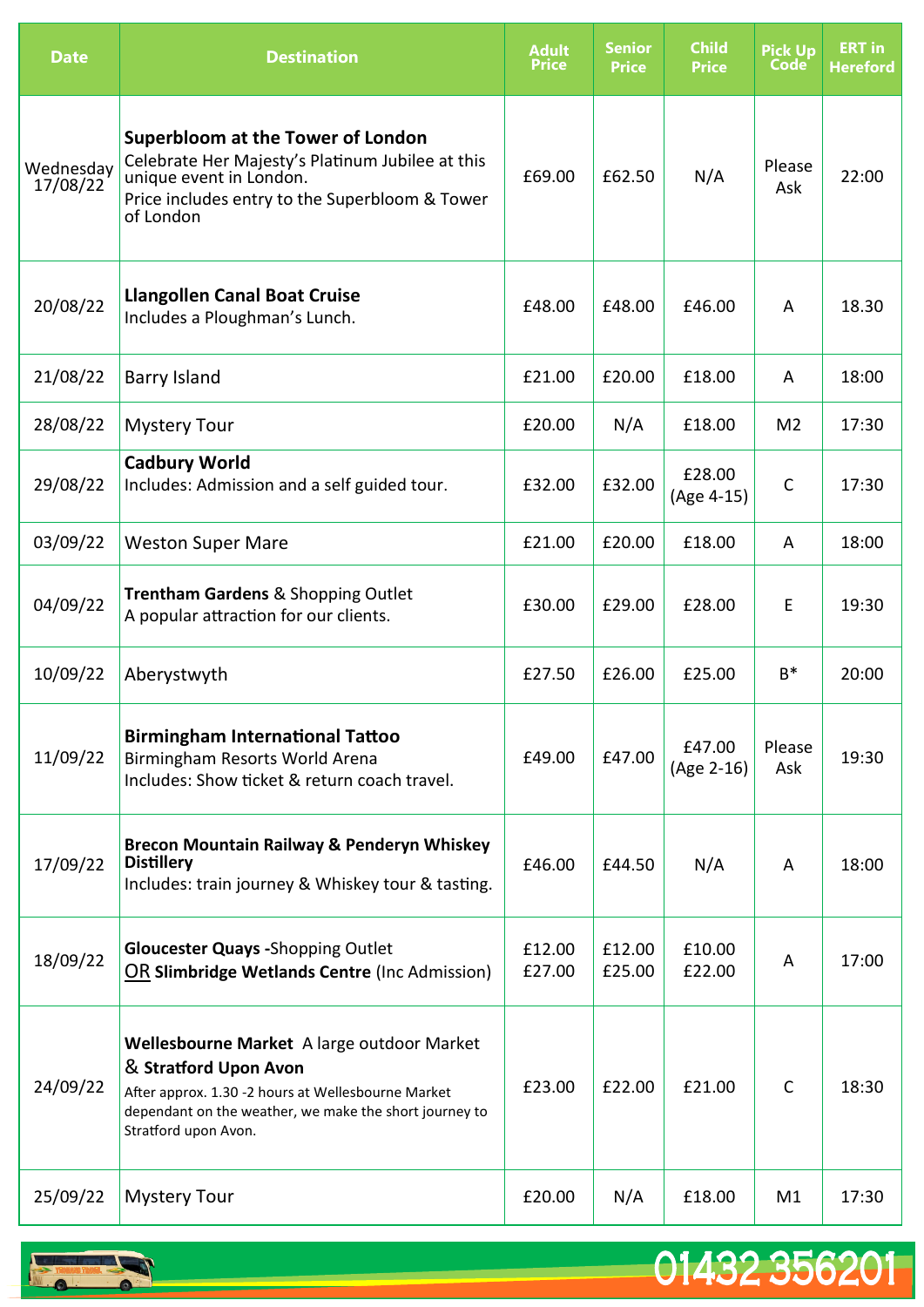## **Joining Points & Route Codes**

All route codes can be operated in either direction depending on the destination.

#### *Route A*

**Leominster** Morrison's Main Rd, **Leominster** Bus Station, **Hereford** Three Elms Bakers Lane, **Hereford** Whitecross Roundabout, **Hereford** Whitecross Road Junction with Whitehorse Street, **Hereford** Country Bus Station, **Hereford** Putson Tesco Express, **Ross on Wye** Cantilupe Road.

#### *Route B/B\**

**Ross on Wye** Cantilupe Road, **Hereford** Putson Tesco Express, **Hereford** Country Bus Station, **Hereford** Whitecross Road Junction with Whitehorse Street, **Hereford** Whitecross Roundabout, **Hereford** Three Elms Bakers Lane, **Leominster** Bus Station. (\***Eardisley** on these destinations)

#### *Route C*

**Leominster** Morrison's Main Rd, **Leominster** Bus Station, **Hereford** Three Elms Bakers Lane, **Hereford** Whitecross Roundabout, **Hereford** Whitecross Road Junction with Whitehorse Street, **Hereford** Putson Tesco Express, **Hereford** Country Bus Station, **Hereford** Bus Lay-by, Folly Lane Colleges, **Hereford** Ledbury Road opp Tupsley Cock Inn, **Ledbury** Market House.

#### *Route D*

**Hereford** Putson Tesco Express, **Hereford** Country Bus Station, **Hereford** Whitecross Road Jct with Whitehorse Street, **Hereford** Whitecross Roundabout, **Hereford** Three Elms Bakers Lane, **Leominster** Bus Station, **Bromyard** Pump Street Bus Stop.

#### *Route E — Express (***This route will only pick up & drop off at the points below)**

**Ross on Wye** Cantilupe Road, **Hereford** Ross Road St Martins Church, **Hereford** Country Bus Station, **Hereford** Three Elms Bakers Lane, **Leominster** Bus Station.

#### **Route M (M1-Southbound, M2-Northbound)**

**Leominster** Bus Station, **Hereford** Three Elms Bakers Lane, **Hereford** Whitecross Roundabout, **Hereford** Whitecross Road Junction with Whitehorse Street, **Hereford** Country Bus Station, **Hereford** Putson Tesco Express.

#### **\*\*PLEASE NOTE\*\***

**Please arrive at your joining point at least five minutes before the departure time.**

**The driver cannot accept payment on the day of the day trip and a ticket must be purchased before the date of travel from our head office or one of our day trip agents. Either by Debit Card, Cash or Cheques. \*\*As from February 2018 we are sorry to advise we will no longer be accepting credit cards for payments but will accept debit cards\*\***

**The return times are for guidance only, as traffic or unforeseen circumstances may cause delays for which we (Yeomans Canyon Travel Ltd, Lugg Valley Travel Ltd) can not be held responsible.**

01432 356201